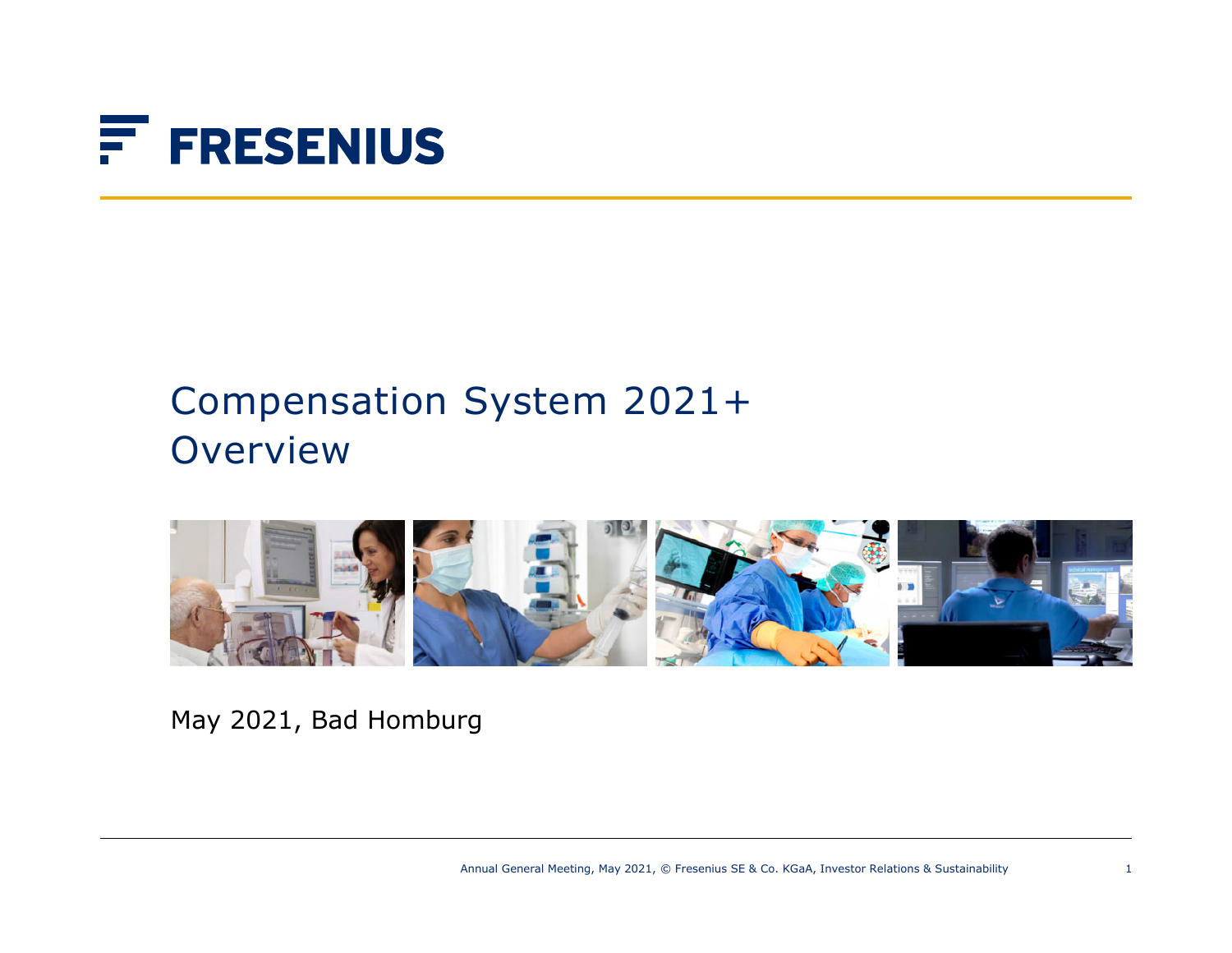Guiding Principles (1/2)

| <b>Link to</b><br>strategy          | The Compensation System 2021+ promotes the execution of Fresenius's global<br>strategy via balanced incentivization of profitability and growth targets as well as<br>sustainability targets.                                                                                    |
|-------------------------------------|----------------------------------------------------------------------------------------------------------------------------------------------------------------------------------------------------------------------------------------------------------------------------------|
| <b>Alignment with</b>               | With the aim of achieving cost effective and profitable growth, taking into account                                                                                                                                                                                              |
| shareholders'                       | total shareholder return and the consideration of investor feedback, the Compensation                                                                                                                                                                                            |
| <b>interests</b>                    | System 2021+ is aligned with shareholders' interests.                                                                                                                                                                                                                            |
| <b>Cooperation</b>                  | Performance targets at group as well as on business segment level are defined for the                                                                                                                                                                                            |
| across business                     | Management Board members to promote close cooperation between the business                                                                                                                                                                                                       |
| segments                            | segments.                                                                                                                                                                                                                                                                        |
| <b>Simple</b>                       | The Compensation System 2021+ is transparent, comprehensible and barely complex.                                                                                                                                                                                                 |
| structure                           | This enables transparent internal and external communication.                                                                                                                                                                                                                    |
| <b>Good corporate</b><br>governance | The Compensation System 2021+ is designed to comply with the regulatory<br>requirements of the German Stock Corporation Act (changes due to ARUG II) as well<br>as the recommendations set out in the German Corporate Governance Code in the<br>version dated 16 December 2019. |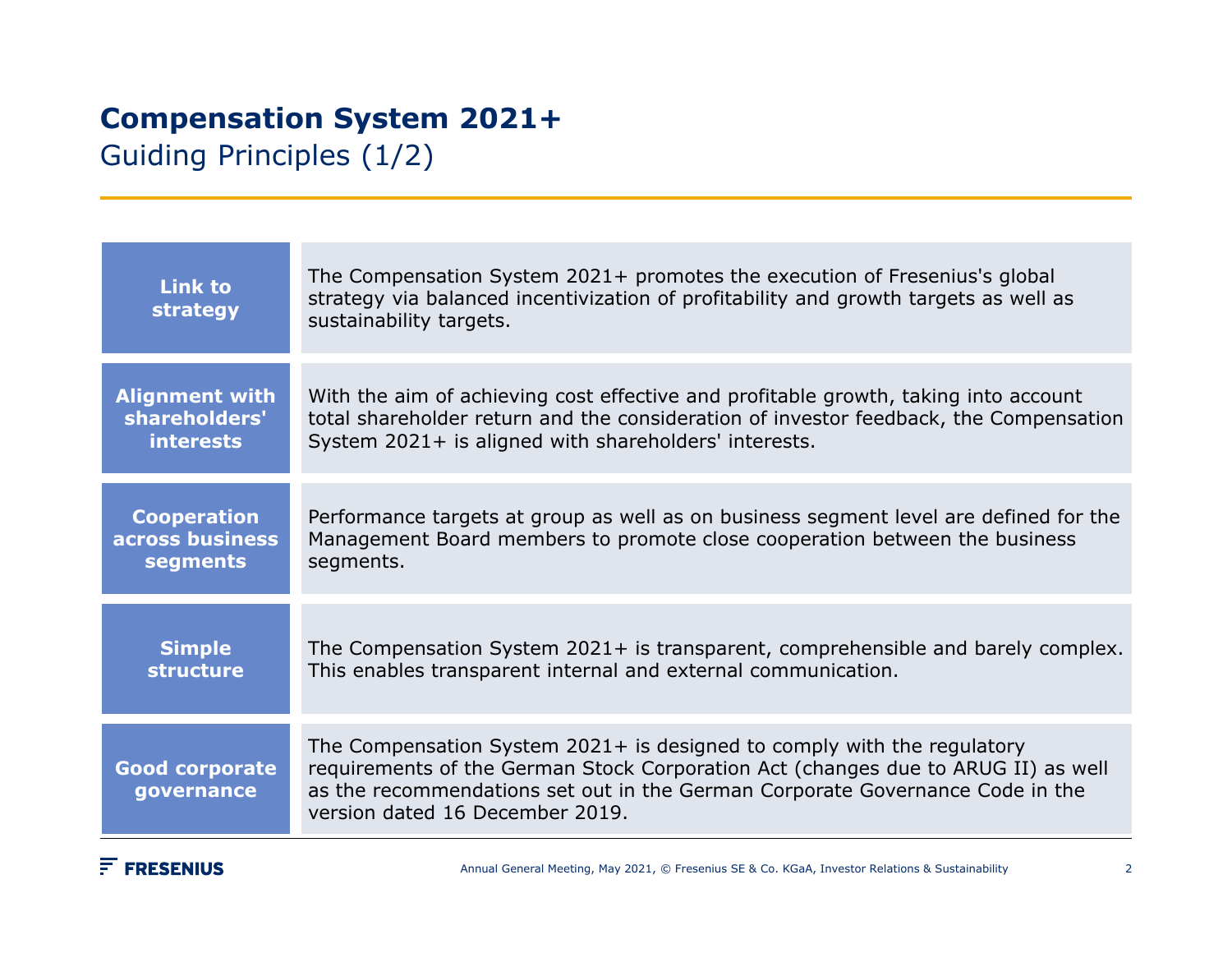Guiding Principles (2/2)

| <b>Current market</b><br>best practice                           | The Compensation System 2021+ is based on current market best practice.                                                                                                                                                                                                                                                     |
|------------------------------------------------------------------|-----------------------------------------------------------------------------------------------------------------------------------------------------------------------------------------------------------------------------------------------------------------------------------------------------------------------------|
| Long-term<br>orientation                                         | The compensation components and the long-term oriented compensation structure<br>promote long-term and sustainable value creation.                                                                                                                                                                                          |
| <b>Rewarding</b><br>financial<br>performance &<br>sustainability | To promote sustainable corporate development, the performance targets reflect<br>Fresenius's strategy and thus enforce the commitment towards environmental, social<br>and governance (ESG) aspects.                                                                                                                        |
| <b>Alignment with</b><br>performance                             | The Compensation System 2021+ is significantly aligned to the Company's success<br>due to its high proportion of variable compensation. The previously guaranteed<br>payment from the short-term variable compensation has been eliminated to further<br>enforce the performance-based approach of the compensation system. |
| "State-of-the-<br>Art"                                           | Integration of "state-of-the-art" elements (e.g. malus and clawback, Share Ownership<br>Guideline - SOG) and a strong pay-for-performance alignment complete the modern<br>compensation system.                                                                                                                             |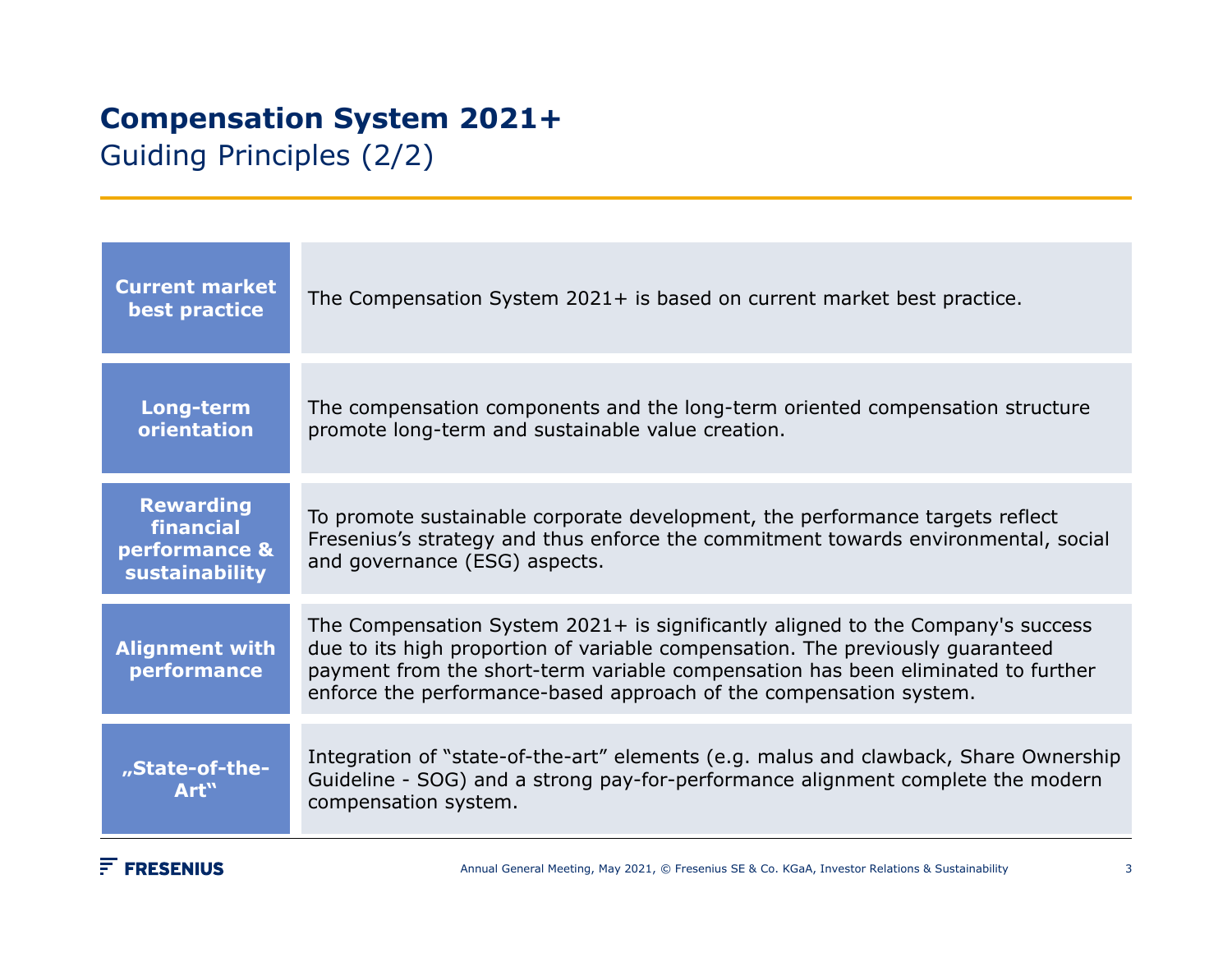### **Components**

| <b>Components</b>                                                                                                                                                      |                                                                                                                                        |                                                                              |  |  |
|------------------------------------------------------------------------------------------------------------------------------------------------------------------------|----------------------------------------------------------------------------------------------------------------------------------------|------------------------------------------------------------------------------|--|--|
| <b>Fixed components</b>                                                                                                                                                | <b>Variable components</b>                                                                                                             |                                                                              |  |  |
|                                                                                                                                                                        | <b>Short-Term Incentive (STI)</b>                                                                                                      | <b>Long-Term Incentive (LTI)</b>                                             |  |  |
| <b>Base salary</b>                                                                                                                                                     | Financial performance targets:                                                                                                         | Financial performance targets:                                               |  |  |
| ÷                                                                                                                                                                      | • 65 % Net Income (before special items)<br>$\bullet$ 20 % Sales                                                                       | • 50 % Growth rate of the adjusted<br>consolidated net income                |  |  |
| <b>Fringe benefits</b>                                                                                                                                                 | Non-financial performance targets:<br>$-15%$ FSG                                                                                       | • 50 % Relative TSR                                                          |  |  |
| <b>Pension commitments</b><br>(since 2020: defined benefit scheme)                                                                                                     | Cap of target achievement:<br>150 % respectively 100 % <sup>1</sup> for ESG<br>Cap of payout:<br>142.5 % <sup>2</sup> of target amount | Cap of target achievement:<br>200%<br>Cap of payout:<br>250 % of grant value |  |  |
| <b>Maximum Compensation</b>                                                                                                                                            |                                                                                                                                        |                                                                              |  |  |
| Maximum Compensation for each Management Board member depending on their function (CEO: 10 Mio. €, OBM: 6.5 Mio. €)                                                    |                                                                                                                                        |                                                                              |  |  |
| <b>Further design elements</b>                                                                                                                                         |                                                                                                                                        |                                                                              |  |  |
| Share ownership guidelines of an amount equal to the gross amount of an annual base salary                                                                             |                                                                                                                                        |                                                                              |  |  |
| Malus and clawback                                                                                                                                                     |                                                                                                                                        |                                                                              |  |  |
| Severance payments: Limitation to two years of compensation, but not exceeding the compensation for the<br>remaining term of service agreement (Severance payment cap) |                                                                                                                                        |                                                                              |  |  |

 $<sup>1</sup>$  ESG cap at 150 % from fiscal year 2023 onwards; <sup>2</sup> Payout cap at 150 % from fiscal year 2023 onwards</sup>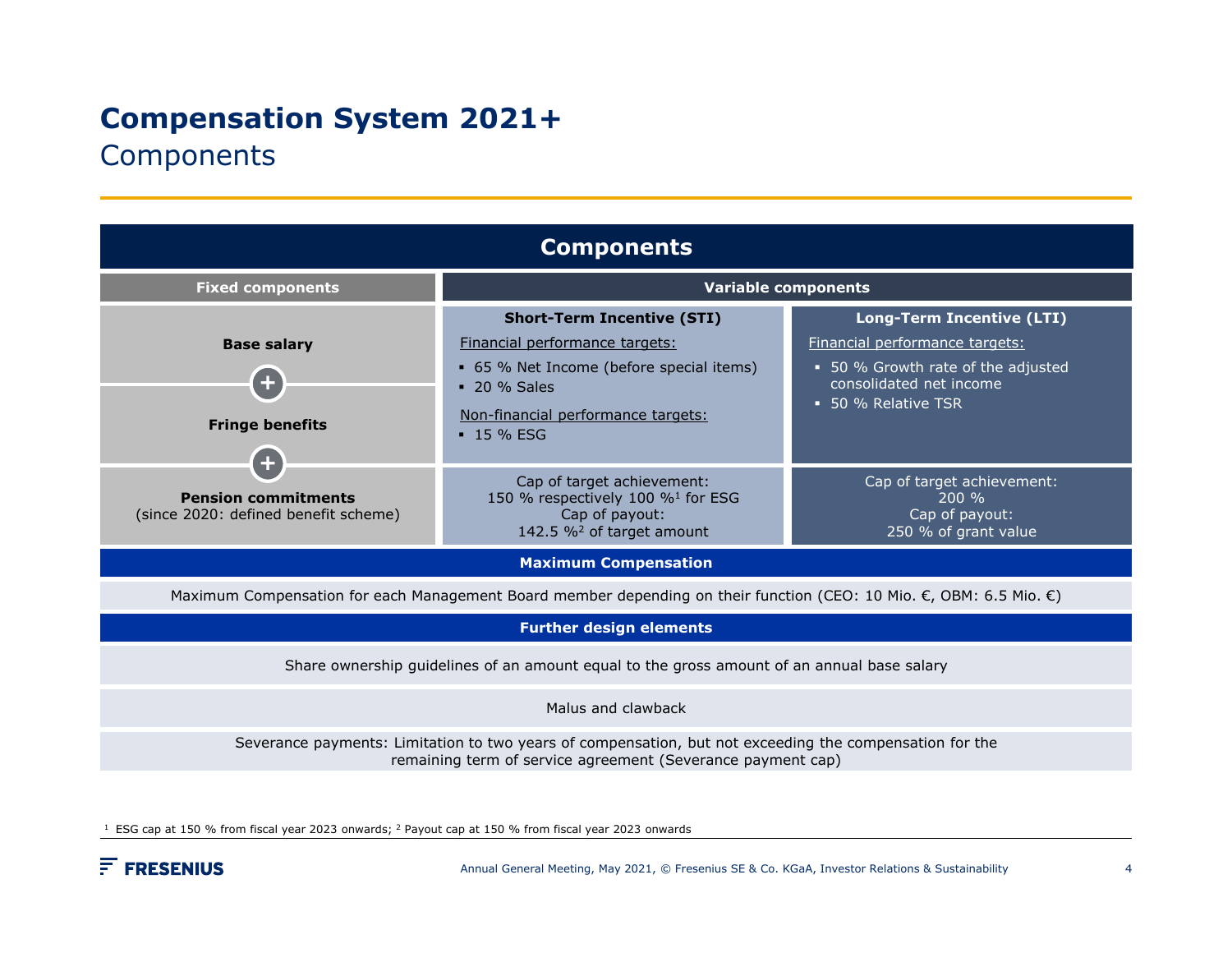Strategy-based determination of performance targets



Congruent financial target setting in line with external guidance

Long-term growth focus via the majority of variable compensation elements focusing on a four-year horizon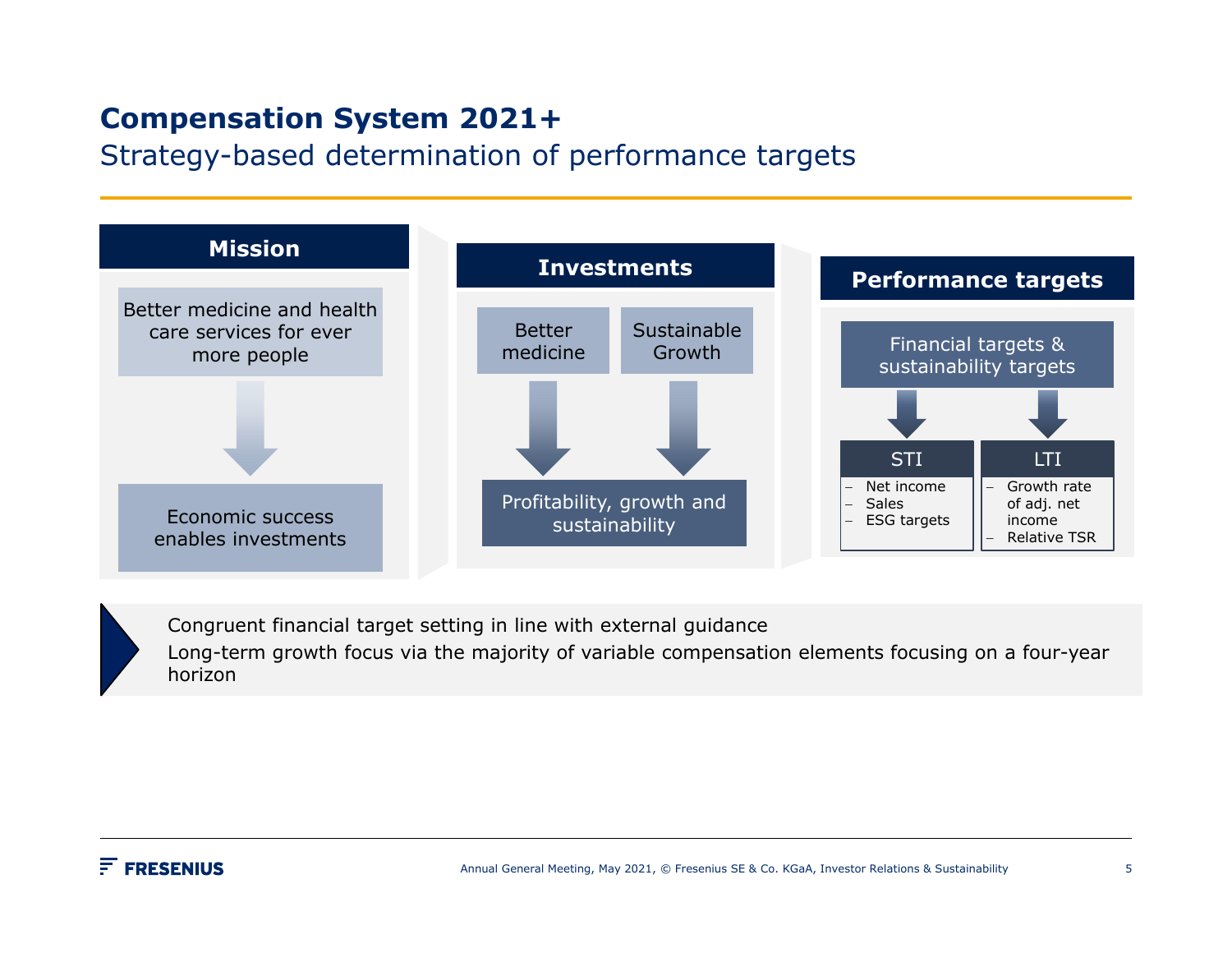Compensation structure and maximum compensation



#### $F$  FRESENIUS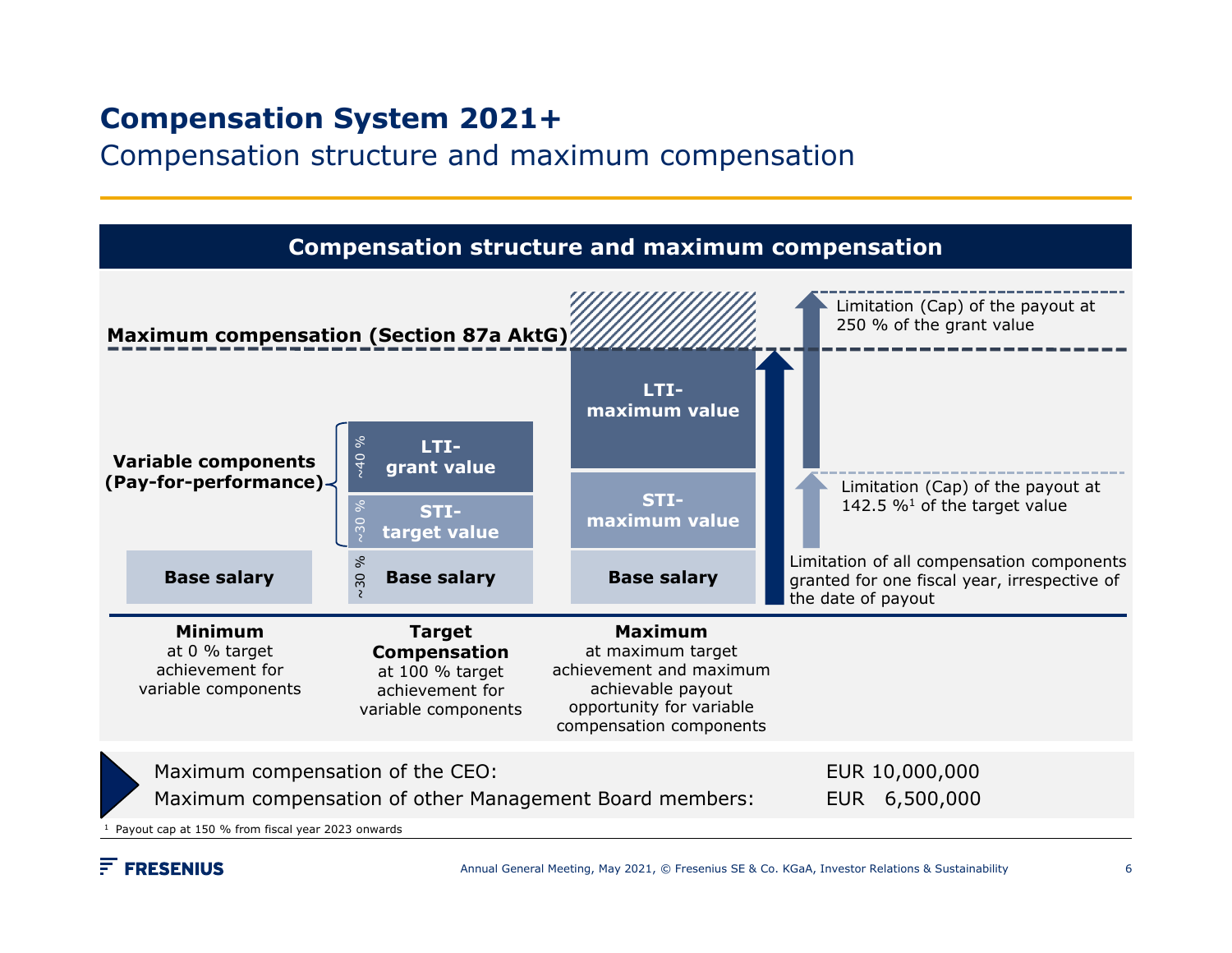Short-Term Incentive



The STI will be changed from a profit sharing to a target bonus model

Net income (before special items), sales and ESG targets will be used as financial and non-financial KPIs

The financial performance targets are measured based on the annual budget at group as well as at business segment level

Full ex-post reporting on target values, thresholds and target achievement

ESG cap at 150 % from fiscal year 2023 onwards; 2 Payout cap at 150 % from fiscal year 2023 onwards

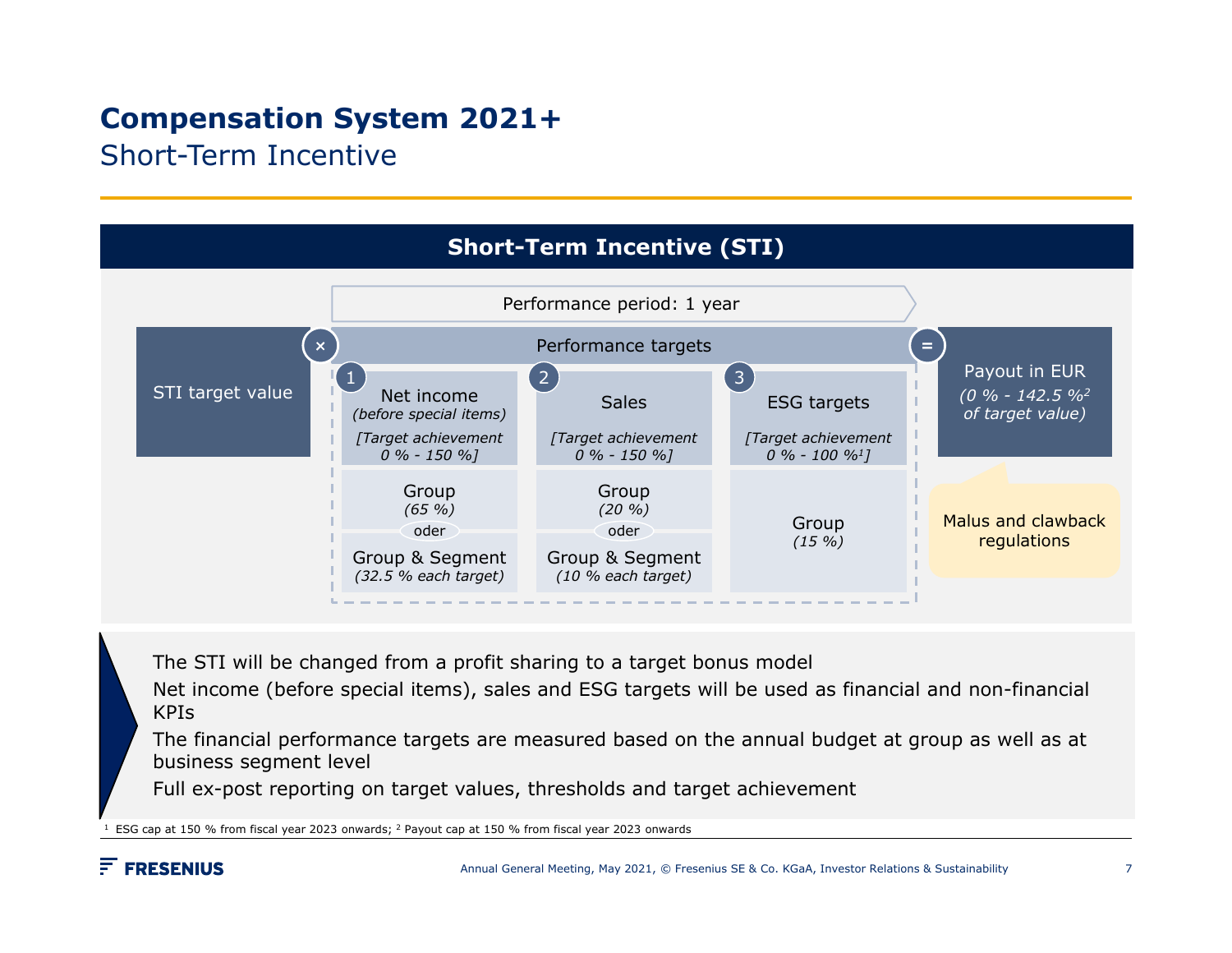Target achievement curves of the financial targets of the STI

- Net income (before special items) is defined as earnings after taxes adjusted for special items and at constant exchange rates and is the basis of Fresenius' reporting to the market
- **Sales are defined as reported**



The group or business segment net income serves as a primary steering parameter for profitability. To enable a better comparison of operating performance over several periods, the earnings figures are adjusted for special items, if necessary

As part of our growth strategy, the development of sales at group and at business segment level, especially organic sales growth, is of central importance

#### $F$  FRESENIUS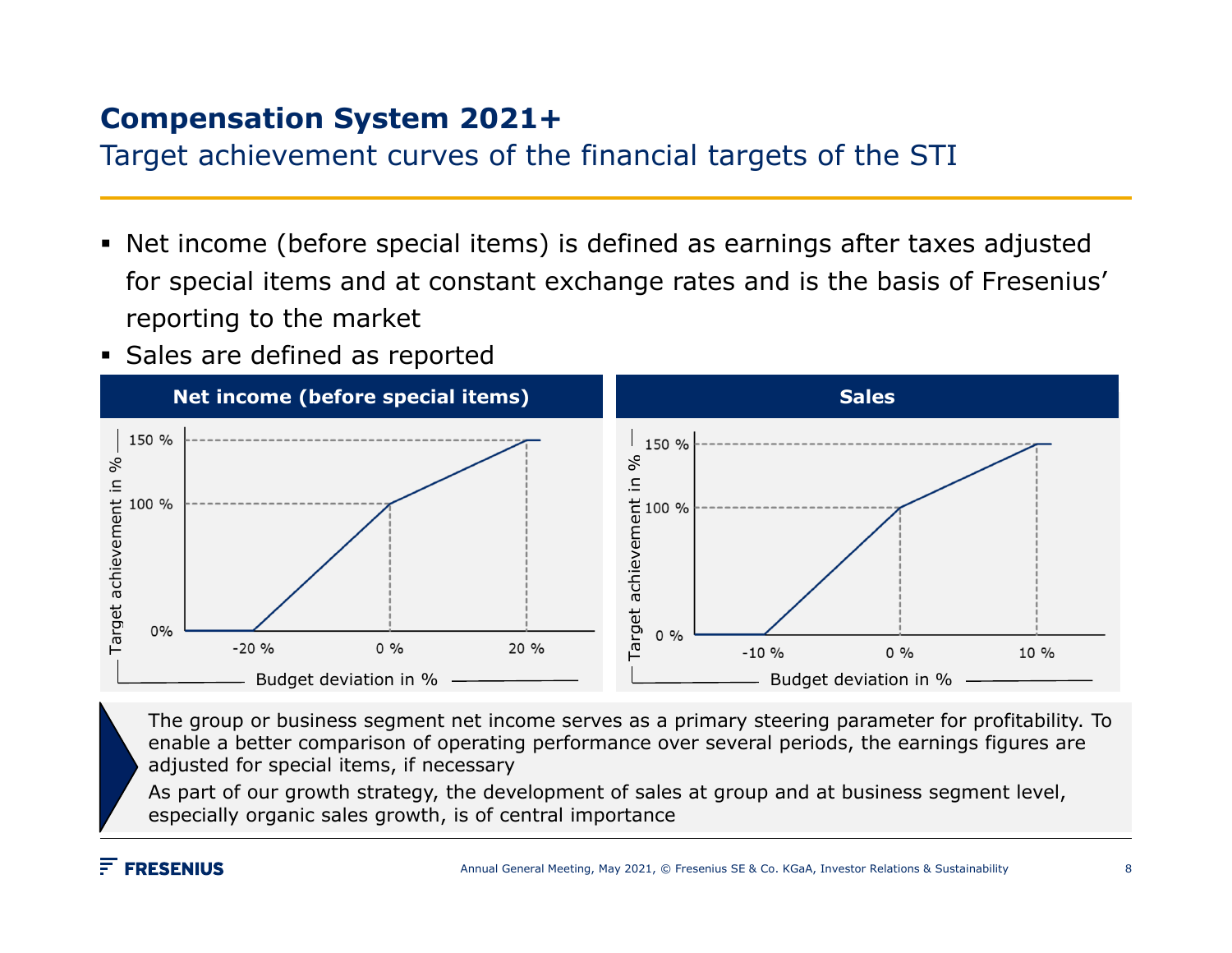Introduction of ESG targets in the STI



Full ex-post reporting on target achievement based on clearly defined and measurable targets To reflect Fresenius' sustainability strategy, quantitative targets will be used in the long-term variable compensation as of 2023

In the long-term, the ESG targets are intended to achieve significantly improved ESG performance with reported and audited metrics that reflect Fresenius' sustainability strategy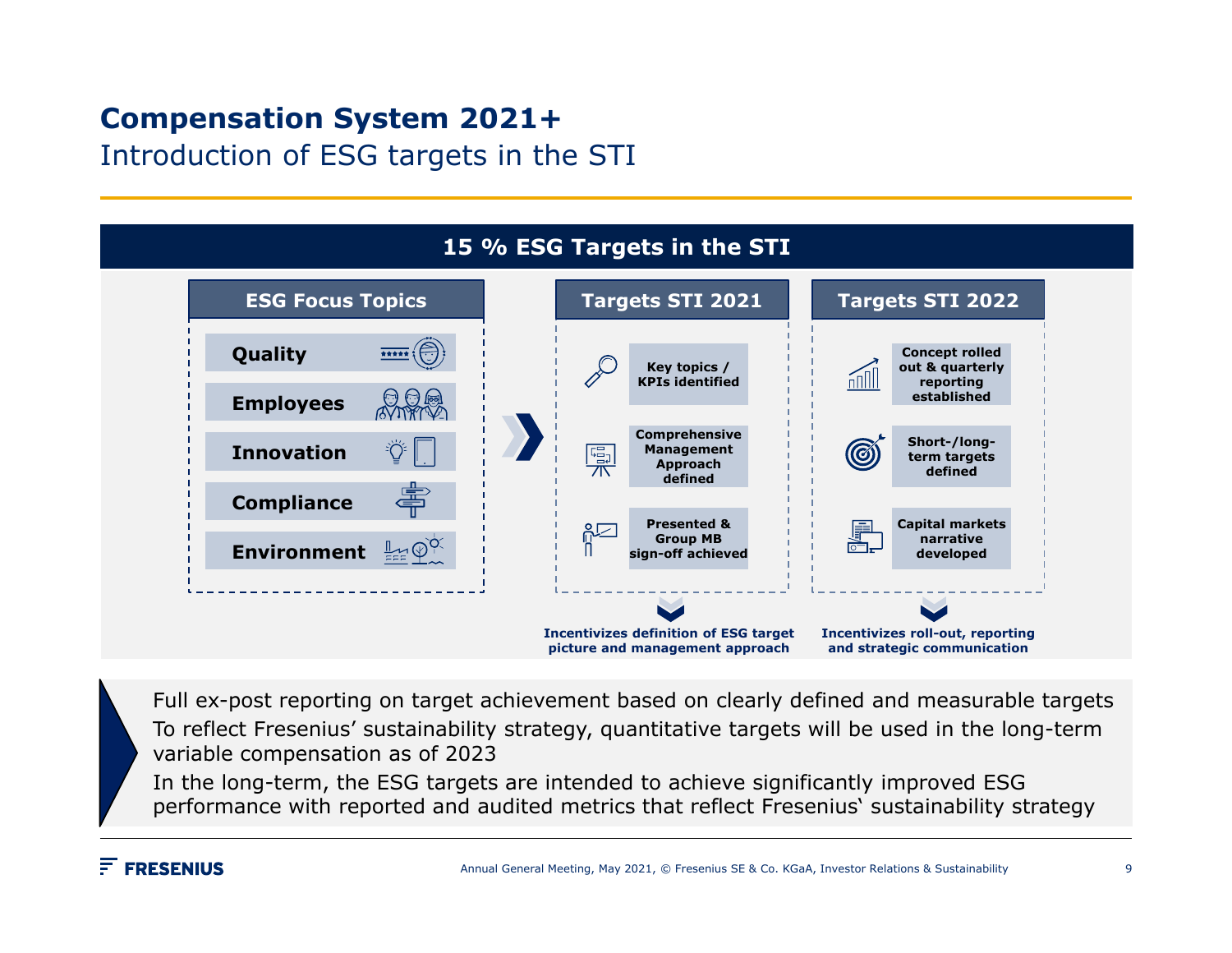Long-Term Incentive



Performance shares based on strategic target of 8 % annual growth rate and relative TSR performance

In 2023 (after the end of the plan period), it is planned to present a revised plan including quantitative ESG targets

Full ex-post reporting on target values, thresholds and target achievement

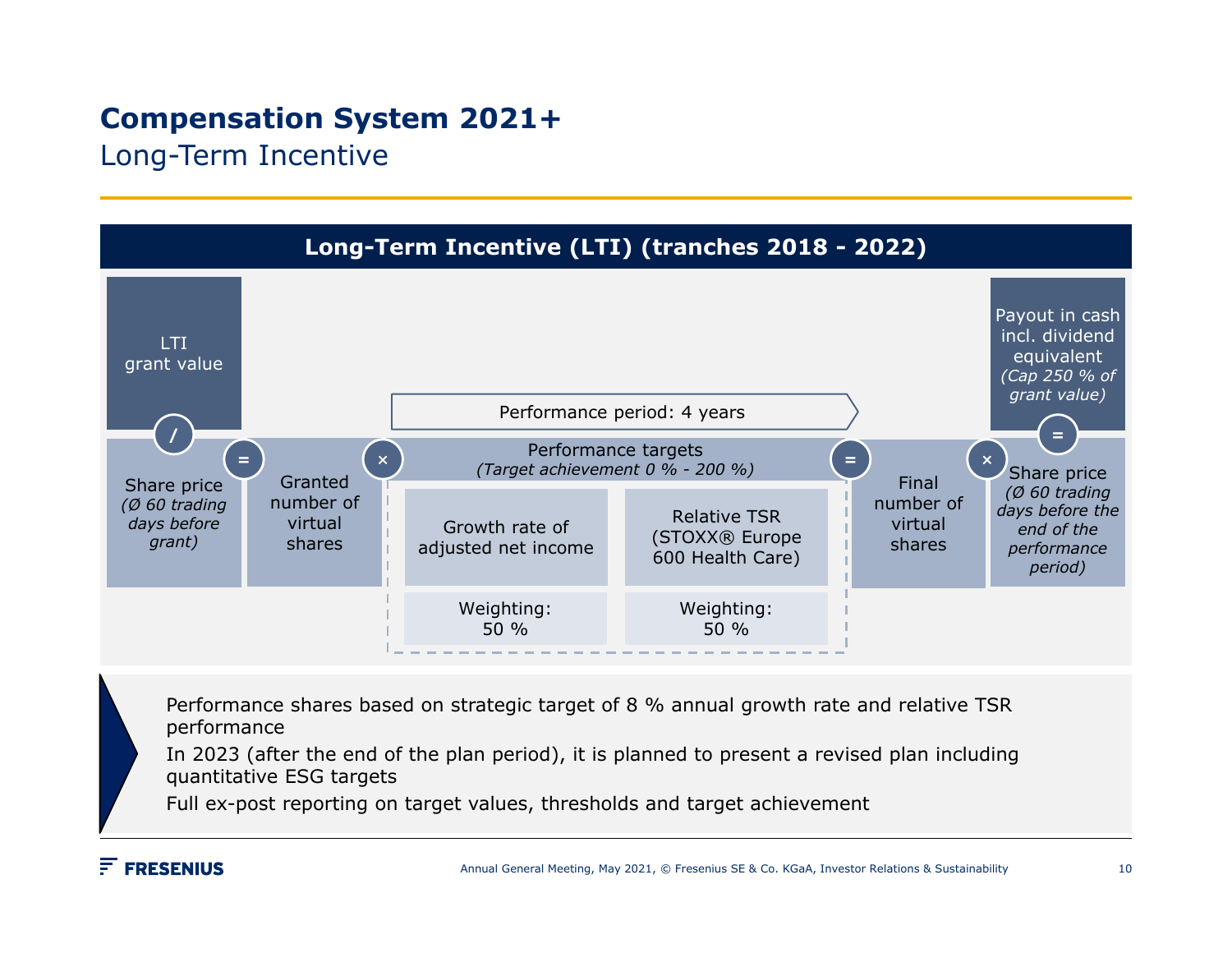Target achievement curves of the performance targets of the LTI



At group level, the growth rate of adjusted net income serves as a steering parameter for internal management. The growth rate of adjusted net income reflects the long-term profitability of the group and is aligned with our capital market guidance

The relative TSR as a performance target sets incentives to outperform competitors and, above all, takes into account the long-term development of the company's value and the requirements of our shareholders